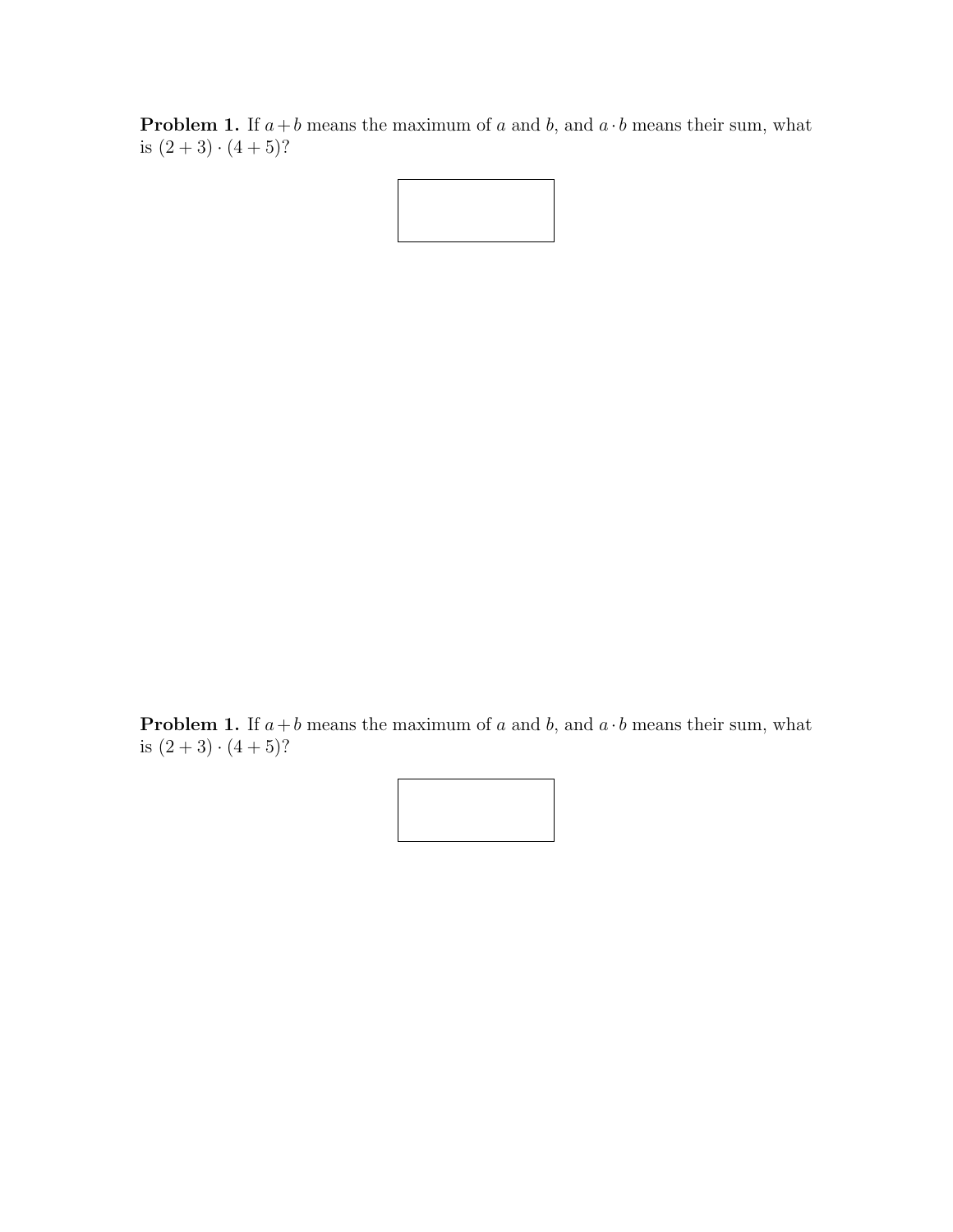





**Problem 2.** An  $x$  by  $x$  square is drawn in the center of a 1 by 1 square, and then the corners are connected as shown. If the 5 regions all have the same area, what is  $x$ ?



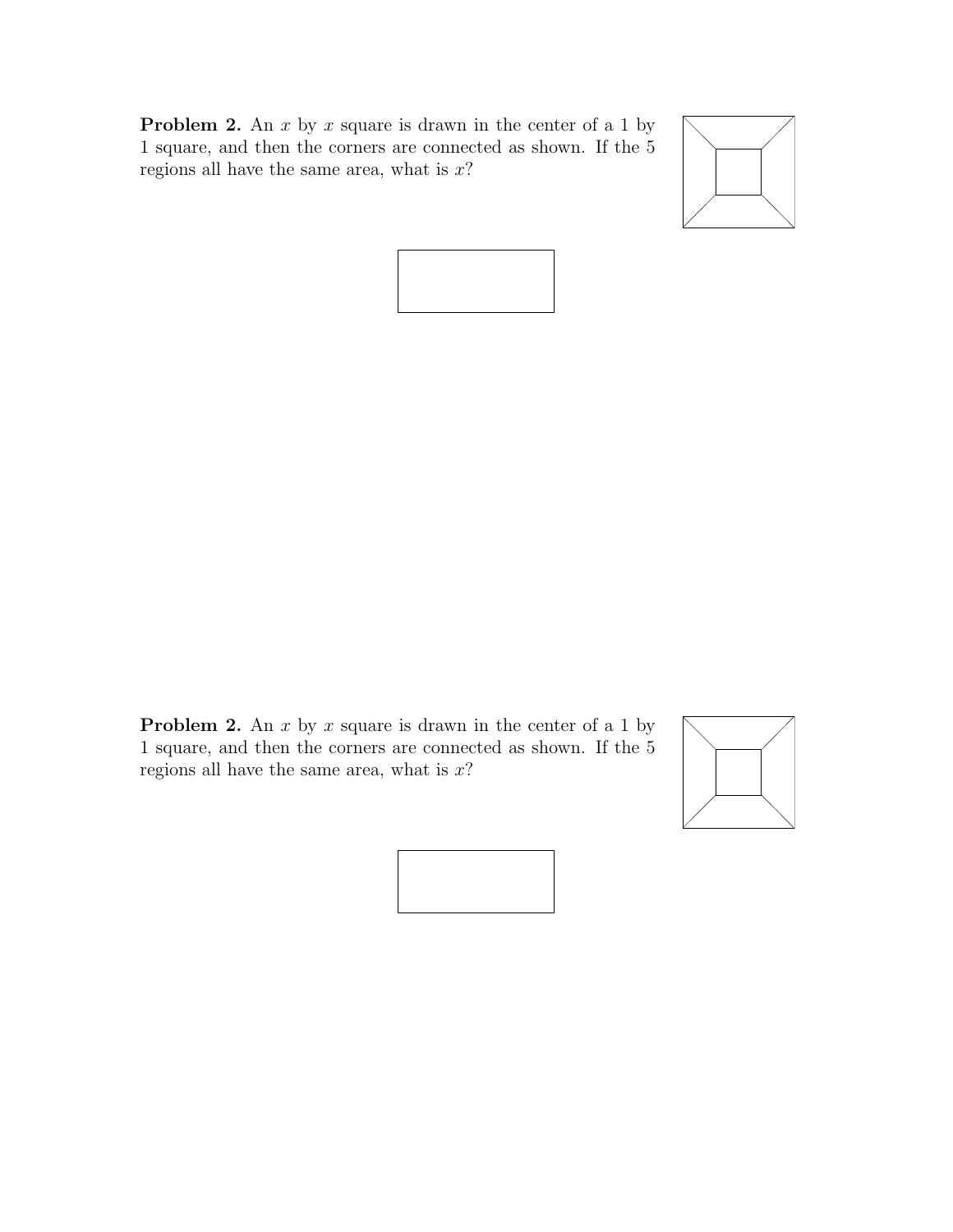**Problem 3.** If the average of  $a$  and  $b$  is 20, the average of  $b$  and  $c$  is 30, and the average of  $a$  and  $c$  is 70, what is the average of  $a, b$ , and  $c$ ?

**Problem 3.** If the average of  $a$  and  $b$  is 20, the average of  $b$  and  $c$  is 30, and the average of  $a$  and  $c$  is 70, what is the average of  $a, b$ , and  $c$ ?

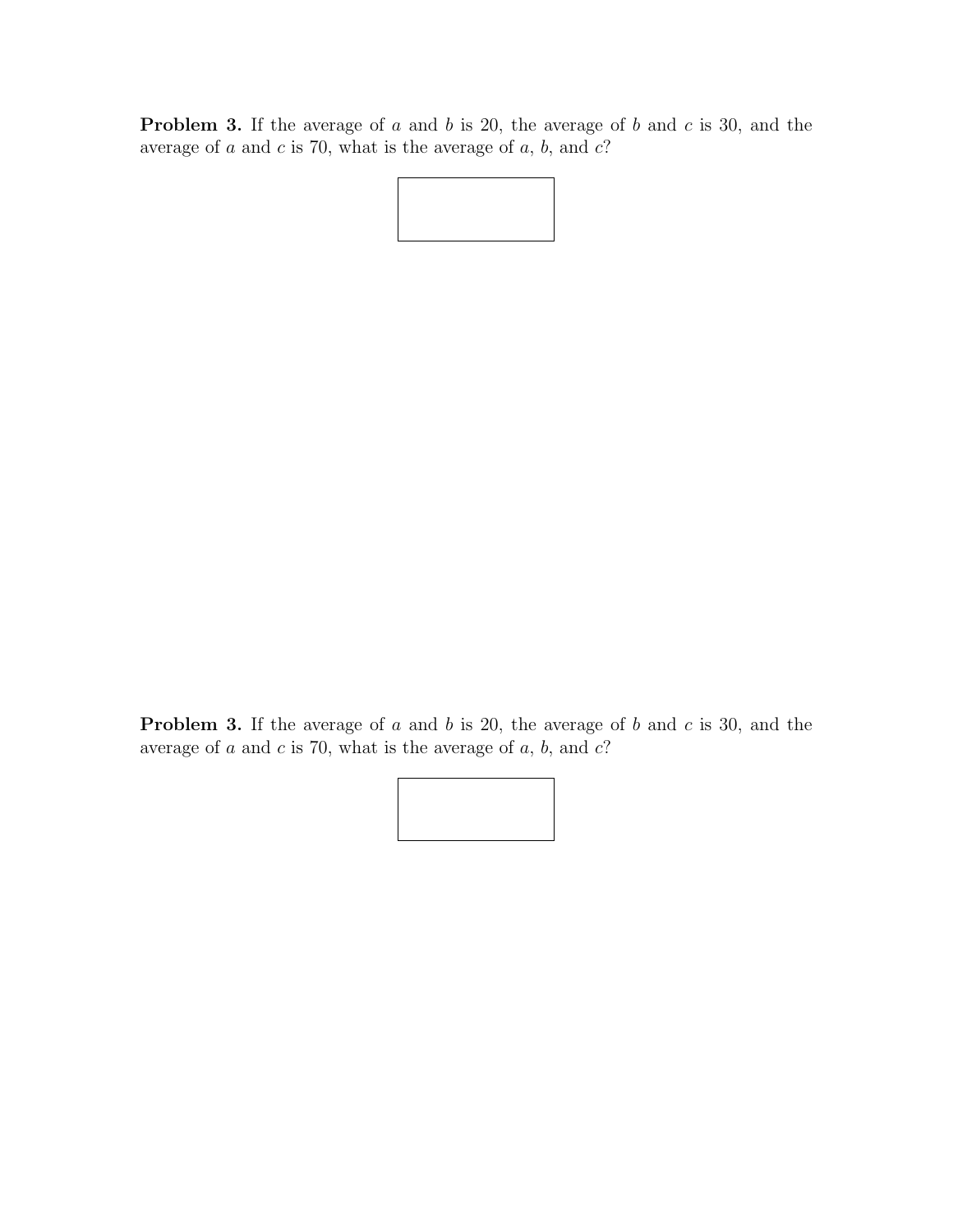**Problem 4.** In this problem,  $log(x)$  denotes the base 10 logarithm of x. Simplify the sum

$$
\sum_{k=1}^{9} \log \left( 1 + \frac{1}{k} \right) = \log \left( 1 + \frac{1}{1} \right) + \log \left( 1 + \frac{1}{2} \right) + \log \left( 1 + \frac{1}{3} \right) + \dots + \log \left( 1 + \frac{1}{9} \right).
$$

**Problem 4.** In this problem,  $log(x)$  denotes the base 10 logarithm of x. Simplify the sum

$$
\sum_{k=1}^{9} \log \left( 1 + \frac{1}{k} \right) = \log \left( 1 + \frac{1}{1} \right) + \log \left( 1 + \frac{1}{2} \right) + \log \left( 1 + \frac{1}{3} \right) + \dots + \log \left( 1 + \frac{1}{9} \right).
$$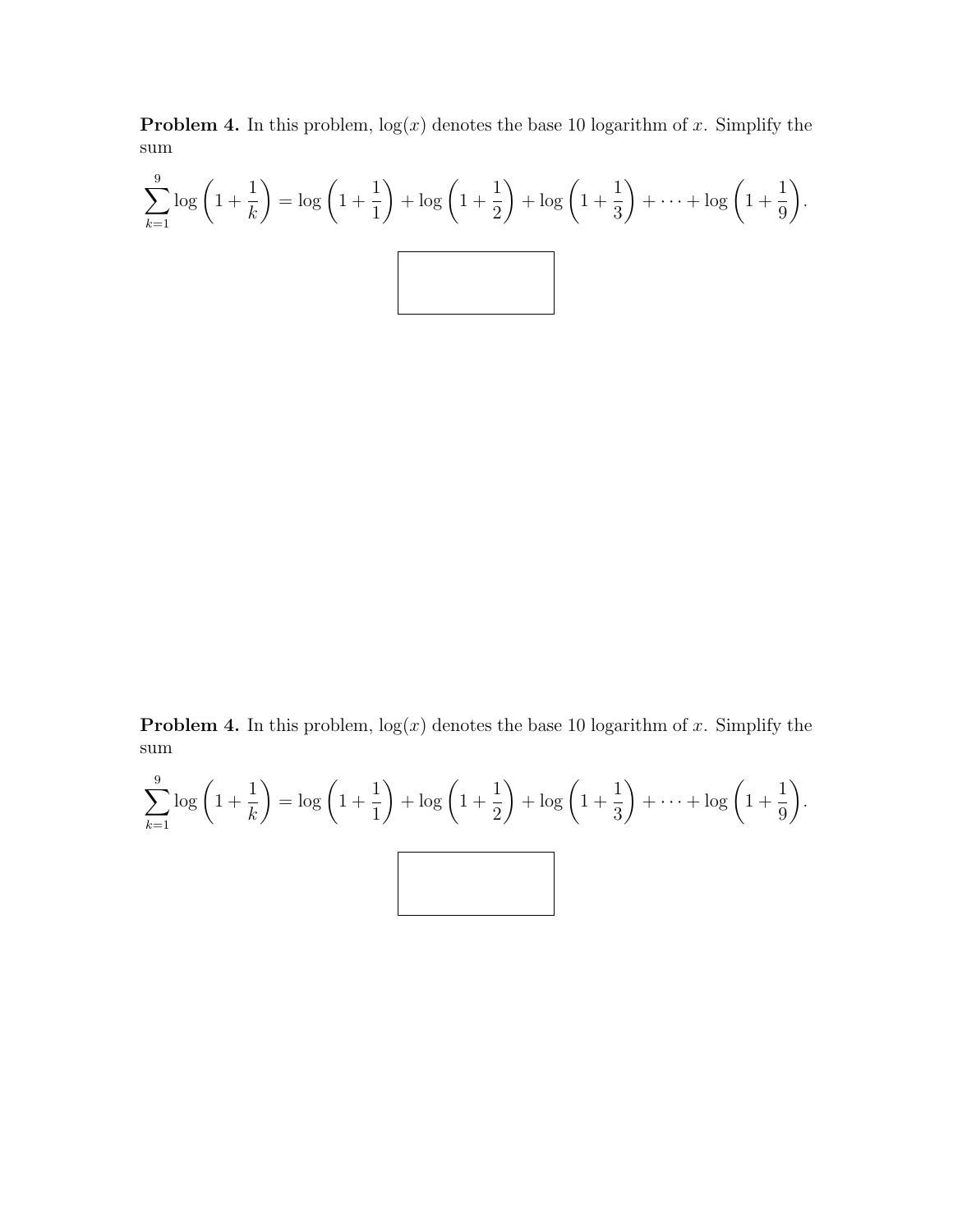Problem 5. On a recent backpacking trip, slow Mo hiked 9 miles per day for the first 6 days. Then fast Dave joined, and they each hiked 16 miles per day for the next 4 days. How many miles per day did Mo average for the entire trip?

Problem 5. On a recent backpacking trip, slow Mo hiked 9 miles per day for the first 6 days. Then fast Dave joined, and they each hiked 16 miles per day for the next 4 days. How many miles per day did Mo average for the entire trip?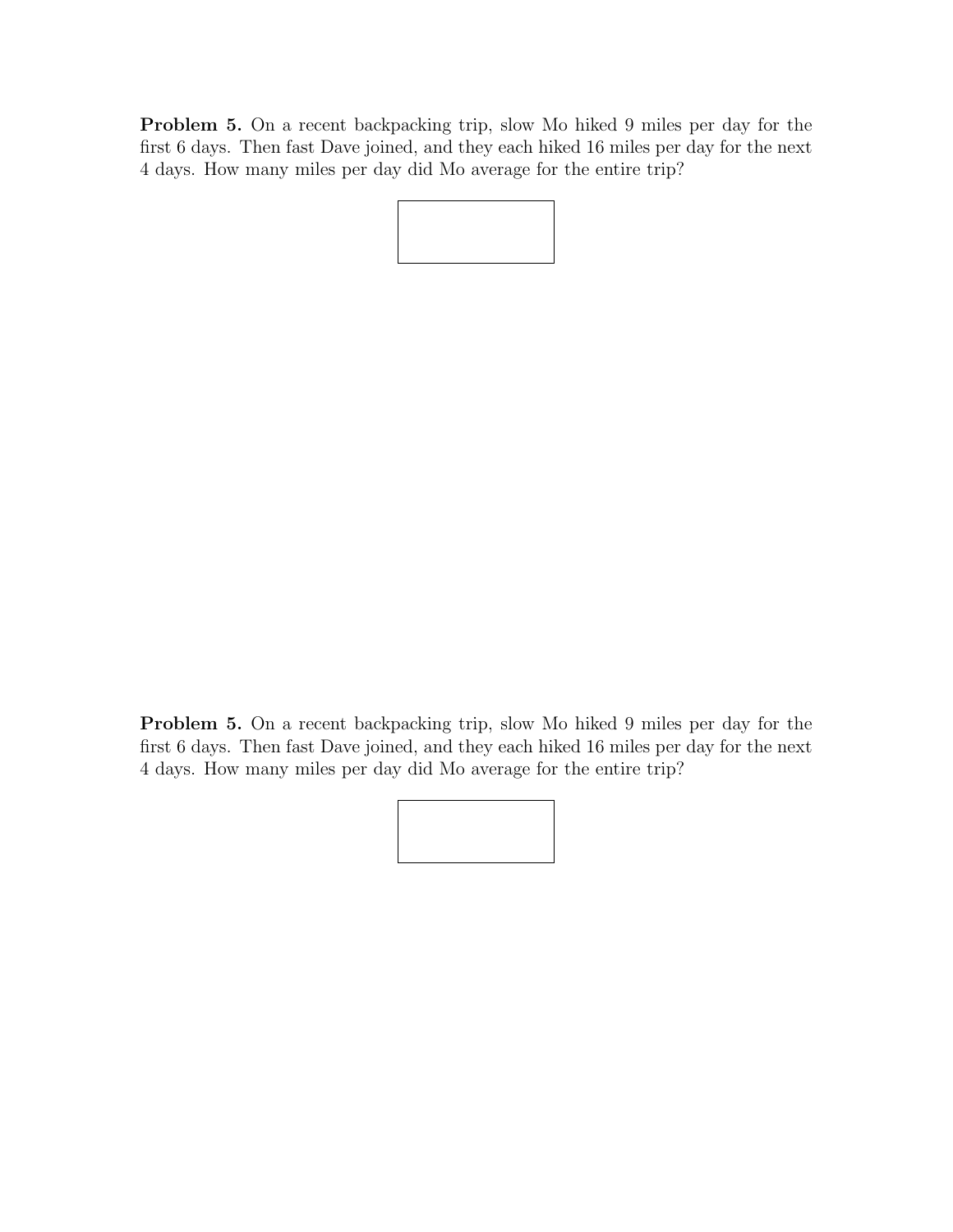Problem 6. A cube with side length 1 is inscribed in a sphere. What is the radius of the sphere?



Problem 6. A cube with side length 1 is inscribed in a sphere. What is the radius of the sphere?

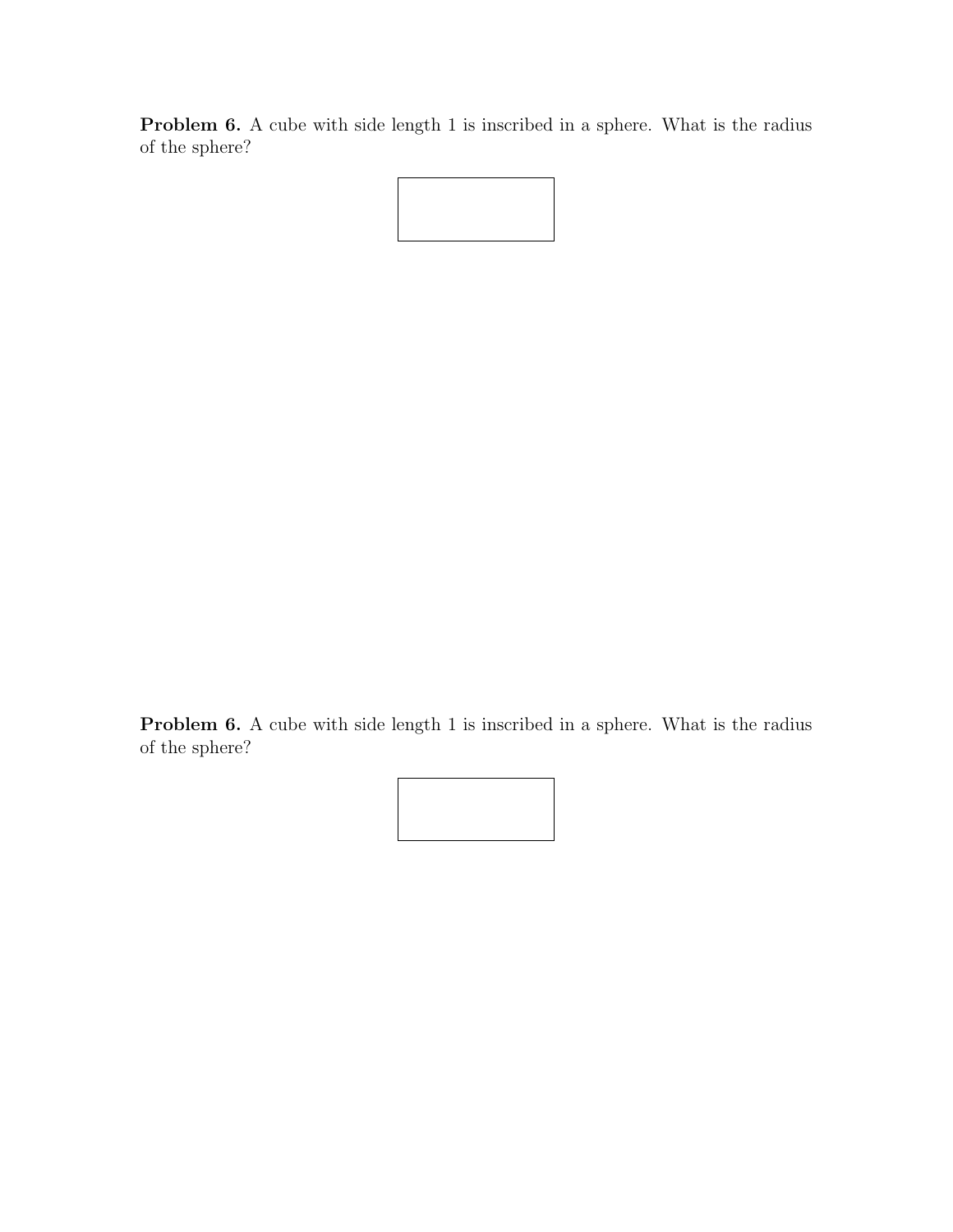Problem 7. How many ways can 7 people be split into two groups, if each group must contain at least 2 people?

Problem 7. How many ways can 7 people be split into two groups, if each group must contain at least 2 people?

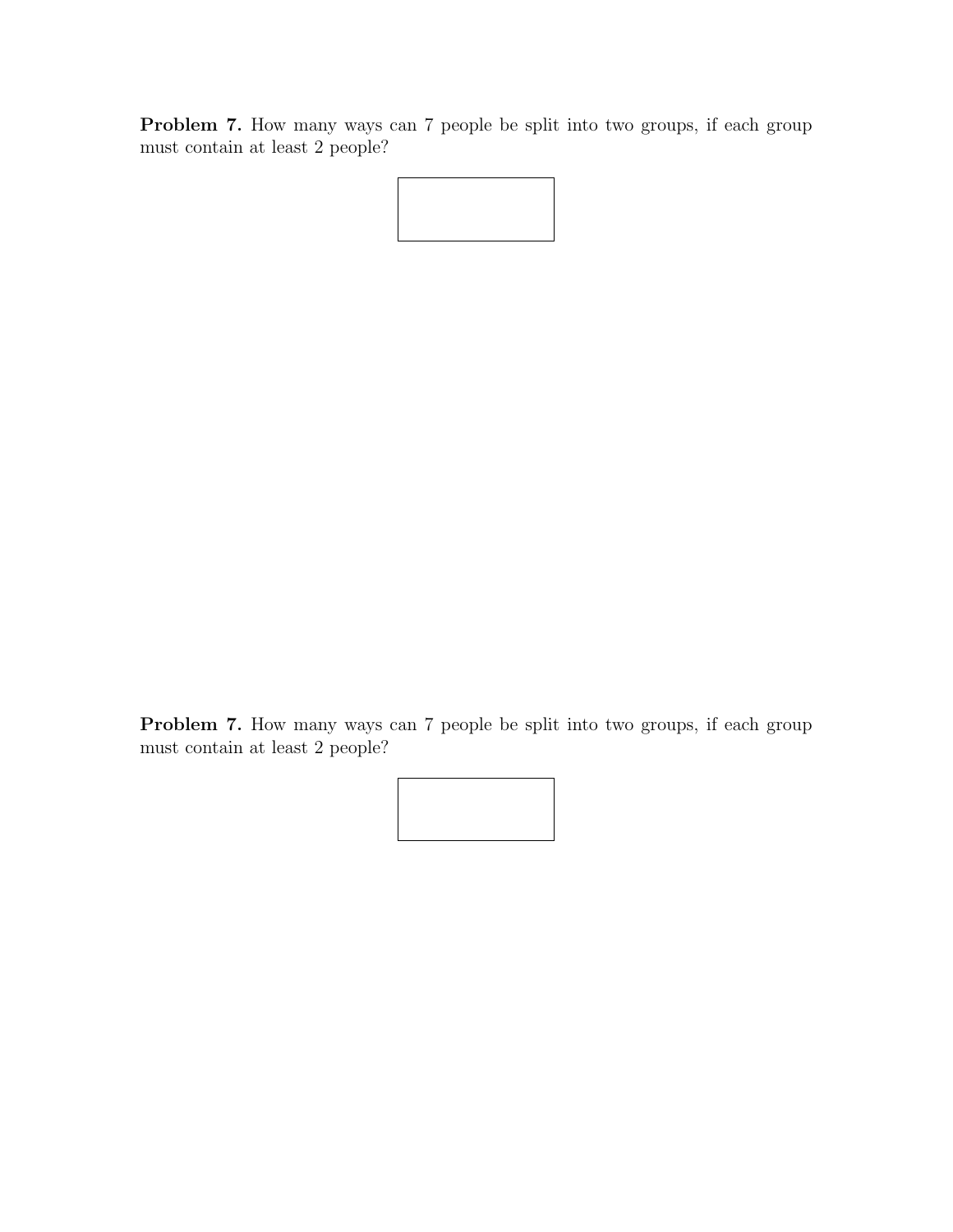**Problem 8.** Let  $\overleftarrow{n}$  denote the digit reversal of the natural number n, so that, for example,  $\overline{123} = 321$ . Find

$$
(10 + 11 + \dots + 99) - (\overleftarrow{10} + \overleftarrow{11} + \dots + \overleftarrow{99}).
$$

**Problem 8.** Let  $\overleftarrow{n}$  denote the digit reversal of the natural number n, so that, for example,  $\overline{123} = 321$ . Find

$$
(10 + 11 + \dots + 99) - (\overleftarrow{10} + \overleftarrow{11} + \dots + \overleftarrow{99}).
$$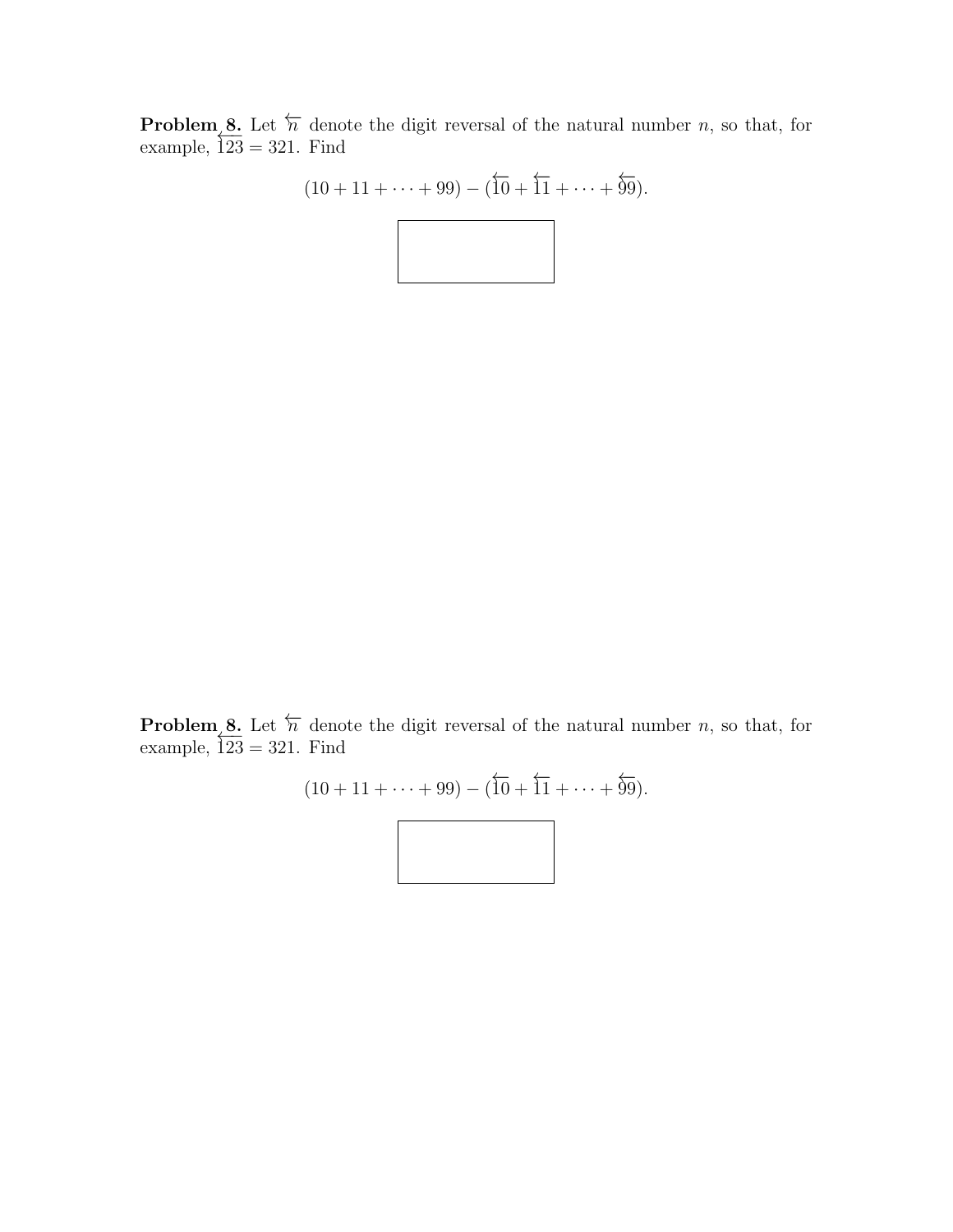**Problem 9.** What is the coefficient of  $x^{25}$  in

$$
\prod_{k=0}^{\infty} (1+x^{2^k}) = (1+x)(1+x^2)(1+x^4)(1+x^8)(1+x^{16})(1+x^{32})\cdots
$$
?

**Problem 9.** What is the coefficient of  $x^{25}$  in

$$
\prod_{k=0}^{\infty} (1+x^{2^k}) = (1+x)(1+x^2)(1+x^4)(1+x^8)(1+x^{16})(1+x^{32})\cdots
$$
?